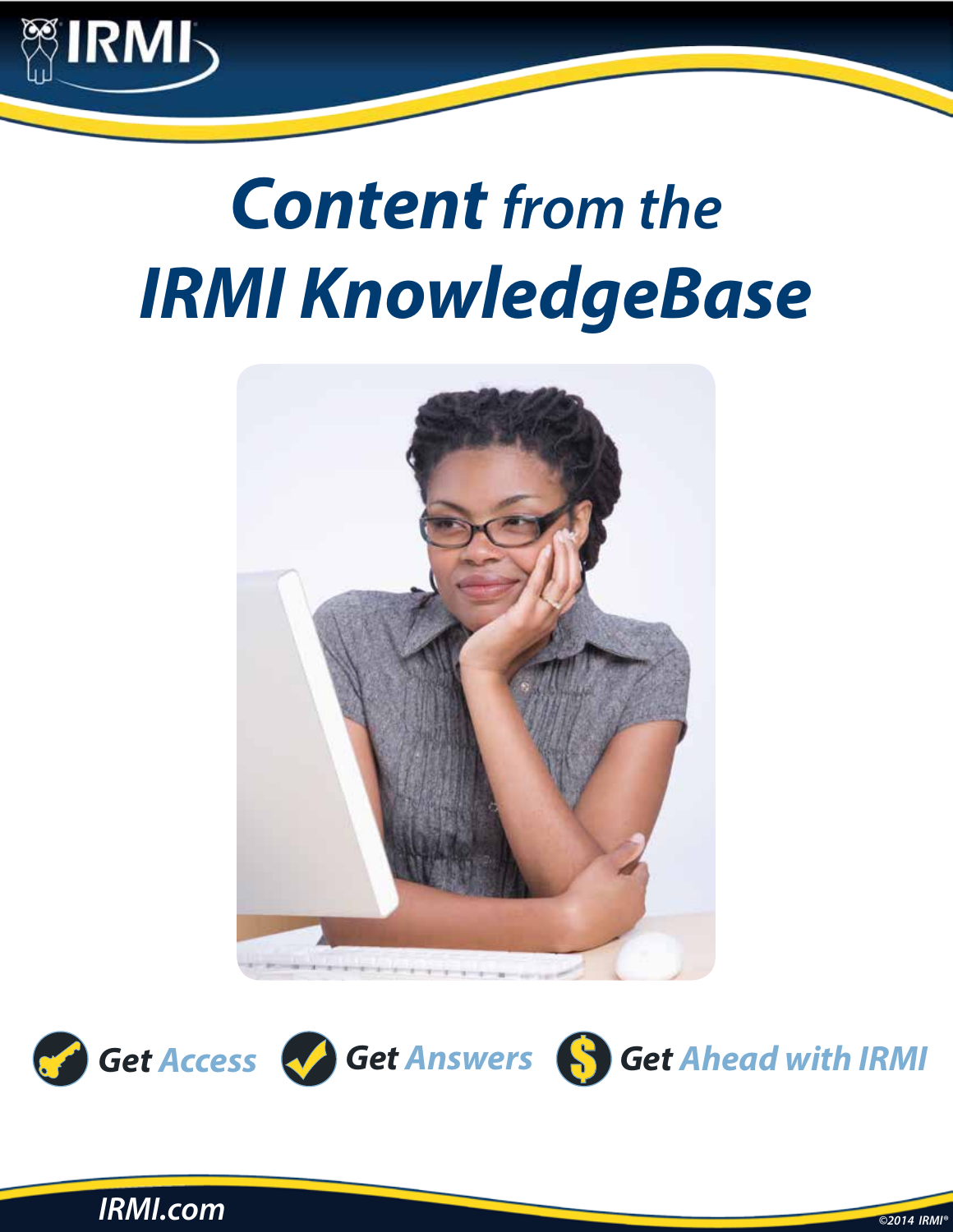

## **EMPLOYMENT PRACTICES LIABILITY CONSULTANT**

## **Seyfarth Shaw's Annual Workplace Class Action Litigation Report: The State-of-the-Art Word on Employment-Related Class Actions**

**By Bob Bregman, CPCU, MLIS, RPLU**

For the fifth consecutive year, we are pleased to offer a short summary of (what is now in its 11th edition) Seyfarth Shaw's *Annual Workplace Class Action Litigation Report.* (Read the [2014](http://www.irmi.com/online/eplic/ch000010/2014sprg/seyfarth-shaws-workplace-class-action-litigation-report.aspx), [2013,](http://www.irmi.com/online/eplic/ch000010/2013sprg/annual-workplace-class-action-litigation-report.aspx) [2012,](http://www.irmi.com/online/eplic/ch000010/2012sprg/3spr12-employment-related-class-actions.aspx) and [2011](http://www.irmi.com/online/eplic/ch000010/2011sprg/spring11-4-annual-workplace-litigation-report.aspx) overviews.)

The *Report* is the definitive resource for research and in-depth analysis on employmentrelated class action litigation. Anyone who practices in this area, whether as an attorney, risk manager, underwriter, or broker, should not be without it. This is because the *Report* is the only publication of its kind in the United States. Adding to its utility is the fact that the 2015 edition of the *Report* is available as an ebook. (Previously, it was available only as a hardbound volume or as a CD-ROM.) In sum, it is "the bible" for class action practitioners, corporate counsel, and employment practices liability insurers.

Gerald L. Maatman Jr., a partner with Seyfarth Shaw LLP, compiles and edits the *Report.* Mr. Maatman's practice focuses on defending employers involved in employment-related class actions and in Equal Employment Opportunity Commission pattern or practice cases. He is cochair of the firm's class action defense group and also authors the firm's [class action blog.](http://www.workplaceclassaction.com/) Mr. Maatman pioneered the process of conducting employment practices audits to assist employers in structuring effective and practical personnel policies and protocols. His work in this area has been profiled in the *Wall Street Journal,* the *Economist,* and *Time* magazine.

#### **A Brief Thumbnail Outline of What's Inside**

The exhaustive, 832-page 2015 *Annual Workplace Class Action Litigation Report* insightfully examines and analyzes a total of 1,219 class action case decisions. And, because it is also available on CD-ROM, the *Report* is fully searchable, making its comprehensive, authoritative content readily accessible. The CD-ROM format allows the reader to quickly and easily tab through to the desired section(s) of interest. In addition, all of the federal cases examined in the *Report* are indexed by federal

Get Access Get Answers S Get Ahead with IRMI

This article appeared in the Spring 2015 issue of *EPLiC.* Copyright 2015 by [International Risk Management Institute, Inc.,](http://www.irmi.com) 12222 Merit Dr., Suite 1600, Dallas, Texas 75251–2266, 972–960–7693, [http://www.IRMI.com](http://www.irmi.com). All rights reserved. ISSN: 1529–840X. This material may be quoted or reproduced only with written permission from the publisher. The opinions expressed in *EPLiC* are those of the individual authors. Nothing published in *EPLiC* is to be construed as legal, accounting, or professional advice. If such advice is required, the services of a competent professional should be sought.

**1**



©2014 IRMI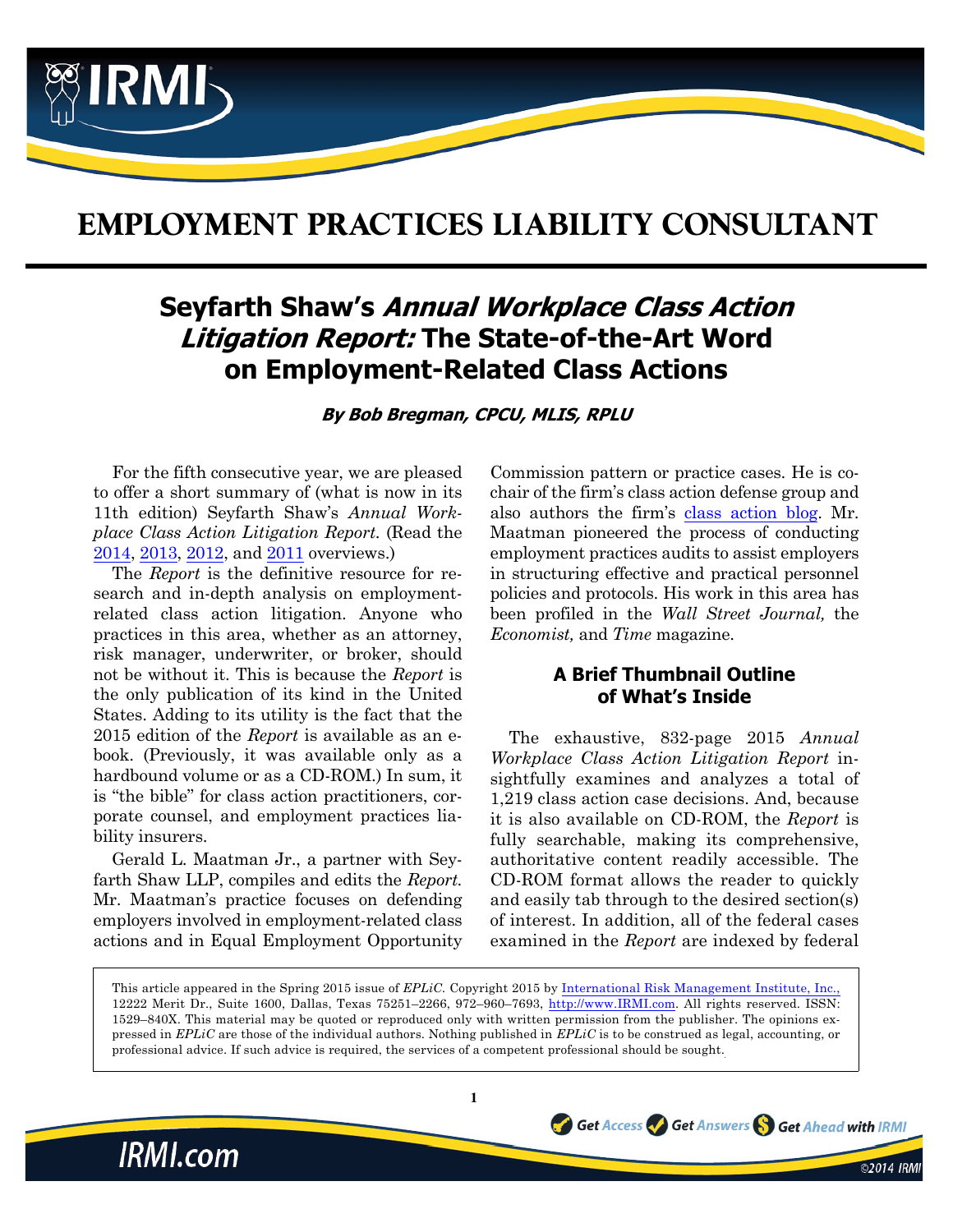circuit—yet another invaluable feature that further enhances its utility.

The following is a synopsis of the 11th *Annual Workplace Class Action Litigation Report.*

- ♦ **Overview of the Year in Workplace Class Action Litigation.** This section summarizes the key legal and procedural trends that emerged in 2014, addresses key developments in workplace class action litigation in 2014, and assesses the implications these developments will have on litigation in 2015.
- ♦ **Significant Class Action Settlements in 2014.** This section lists the top 10 settlements in (a) private plaintiff employment discrimination lawsuits, (b) private plaintiff wage-and-hour class actions, (c) private plaintiff Employee Retirement Income Security Act (ERISA) of 1974 actions, (d) government-initiated enforcement actions and pattern or practice suits, and (e) the top 10 injunctive relief rulings issued by various courts that were a part of certain class action settlements. Items (a), (b), (c), and (d) are reproduced later in this article.
- ♦ **Significant Federal Employment Discrimination Class Action and Equal Employment Opportunity Commission (EEOC) Pattern and/or Practice Rulings.** This section of the *Report* analyzes discrimination class action cases brought under (a) Title VII of the Civil Rights Act of 1964 and (b) "pattern or practice" enforcement actions brought by the EEOC.
- ♦ **Significant Collective Action Rulings under the Age Discrimination in Employment Act (ADEA), the Fair Labor Standards Act (FLSA), and under the Employee Retirement Income Security Act (ERISA)**

**IRMI.com** 

**of 1974.** Cases brought under these federal statutes constitute a substantial portion of all employment-related class action litigation. Therefore, court interpretations of these statutes are important for future cases and understanding corporate risks on the workplace front.

- ♦ **Significant State Law Class Action Rulings.** These rulings are significant because, during the past several years, plaintiffs' attorneys have been increasingly resorting to state courts as a forum for pursuing employment-related class action litigation.
- ♦ **Rulings on the Class Action Fairness**  Act (CAFA). This law facilitates removal of class actions from state court to federal court. In addition, CAFA regulates the selection of class counsel, tightens control of attorneys' fees awarded to class counsel, toughens pleading standards, reduces the ability of class counsel to dictate the choice of forum, facilitates interlocutory appeals of class certification rulings, and regulates settlements of class actions. Given these profound effects on underlying case strategy and the structuring of class actions, the *Annual Workplace Class Action Litigation Report* analyzes CAFArelated cases.
- ♦ **Other Federal Rulings Affecting the Defense of Workplace Class Action Litigation.** Throughout 2014, federal courts issued key rulings in class action lawsuits on Rule 23 issues, which significantly impact the defense of workplace actions. As the plaintiffs' class action bar has pressed new theories and the nature of claim allegations continues to morph, these rulings are important in formulating effective defense strategies for workplace class actions.

Get Access Cost Answers So Get Ahead with IRMI

©2014 IRMI

**2**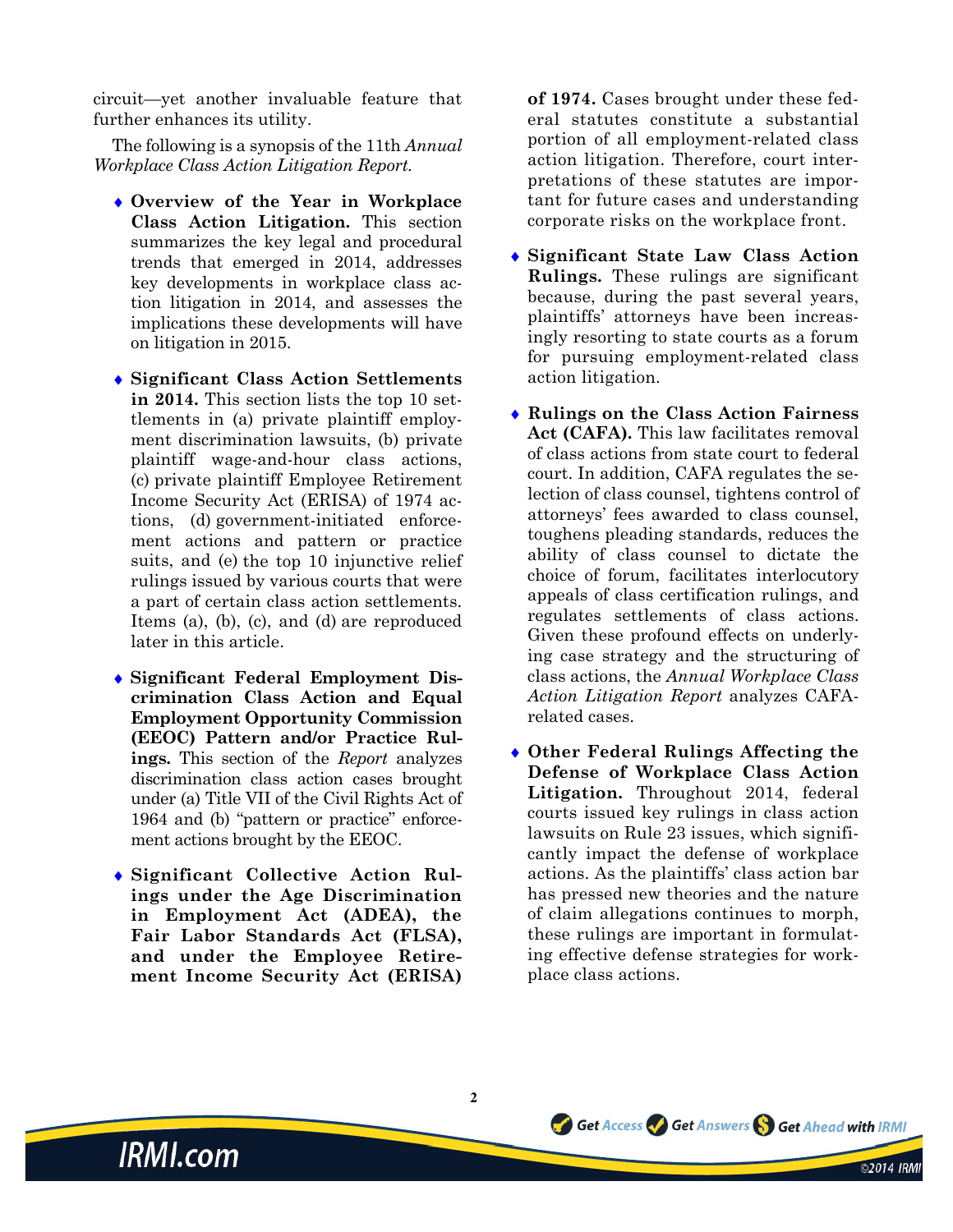### **To Obtain a Free Copy of THE SEYFARTH SHAW**  *ANNUAL WORKPLACE CLASS ACTION LITIGATION REPORT* **2015 Edition**

**Send an e-mail to: gmaatman@seyfarth.com**

#### **Check out Seyfarth Shaw's [Class Action Blog](http://www.workplaceclassaction.com/)**

The following sections offer a synopsis of the *Report's* contents.

#### **Six Key Trends in Workplace Class Actions during 2014**

The *Report* notes six important developments in class actions during 2014. They are as follows.

- **1. The U.S. Supreme Court's opinions in**  *Wal-Mart* **and** *Comcast Corp.* **had a profound impact on shaping settlement strategies, a trend that continued during 2014.** Employers are settling fewer employment discrimination class actions than at any time over the past decade, and at a fraction of the levels as in 2006 to 2013. On the wage-and-hour front, settlements in the aggregate were relatively flat, and in terms of governmental enforcement litigation, settlement numbers and aggregate totals were significantly lower than in any year since 2006. In contrast, ERISA class actions experienced a renaissance of sorts, and settlement numbers were nearly 10 times greater than the aggregate amount in 2013.
- **2. The U.S. Supreme Court's opinions in**  *Wal-Mart* **and** *Comcast Corp.* **also had a deep impact on shaping the course of class action litigation rulings, yet**

**3**

**another trend that continued during 2014.** The U.S. Supreme Court's decisions in *Wal-Mart* and *Comcast Corp.* prompted defendants to mount challenges to class certification based on all sorts of theories (and not just those modeled after the nationwide class claims rejected in *Wal-Mart* and the antitrust damages issues discussed in *Comcast Corp.*). This resulted in new types of caselaw rulings on a myriad of Rule 23-related issues. The result was a year of decisions on class action issues the likes of which have never been seen before. This wave of new caselaw is still in its infancy. As many class action issues are in a state of flux post-*Wal-Mart* and post-*Comcast Corp.,* these evolving precedents are expected to continue to develop in the coming year.

- **3. More than any other litigation risk, wage-and-hour class actions dwarfed other types of filings (as compared to employment discrimination and ERISA class actions, as well as governmental enforcement litigation).** Wage-and-hour litigation now represents the prime litigation risk in the workplace. The "crest" of the wage-and-hour litigation wave is not yet in sight. Employers can expect more of the same in terms of filings in 2015.
- **4. Fair Labor Standards Act (FLSA) collective actions and state law wage-and-hour class actions produced more decisions from federal and state courts than any other area of complex litigation.** The magnet federal jurisdictions were the Second and Ninth Circuits, and state law claims were congregated in plaintiff-friendly venues such as California, Florida, Massachusetts, New Jersey, New York, and Pennsylvania. Statistically, plaintiffs won 70 percent of first-stage conditional certification motions and won (by defeating) 52 percent of second-stage decertification motions in 2014 in federal courts.

Get Access Get Answers S Get Ahead with IRMI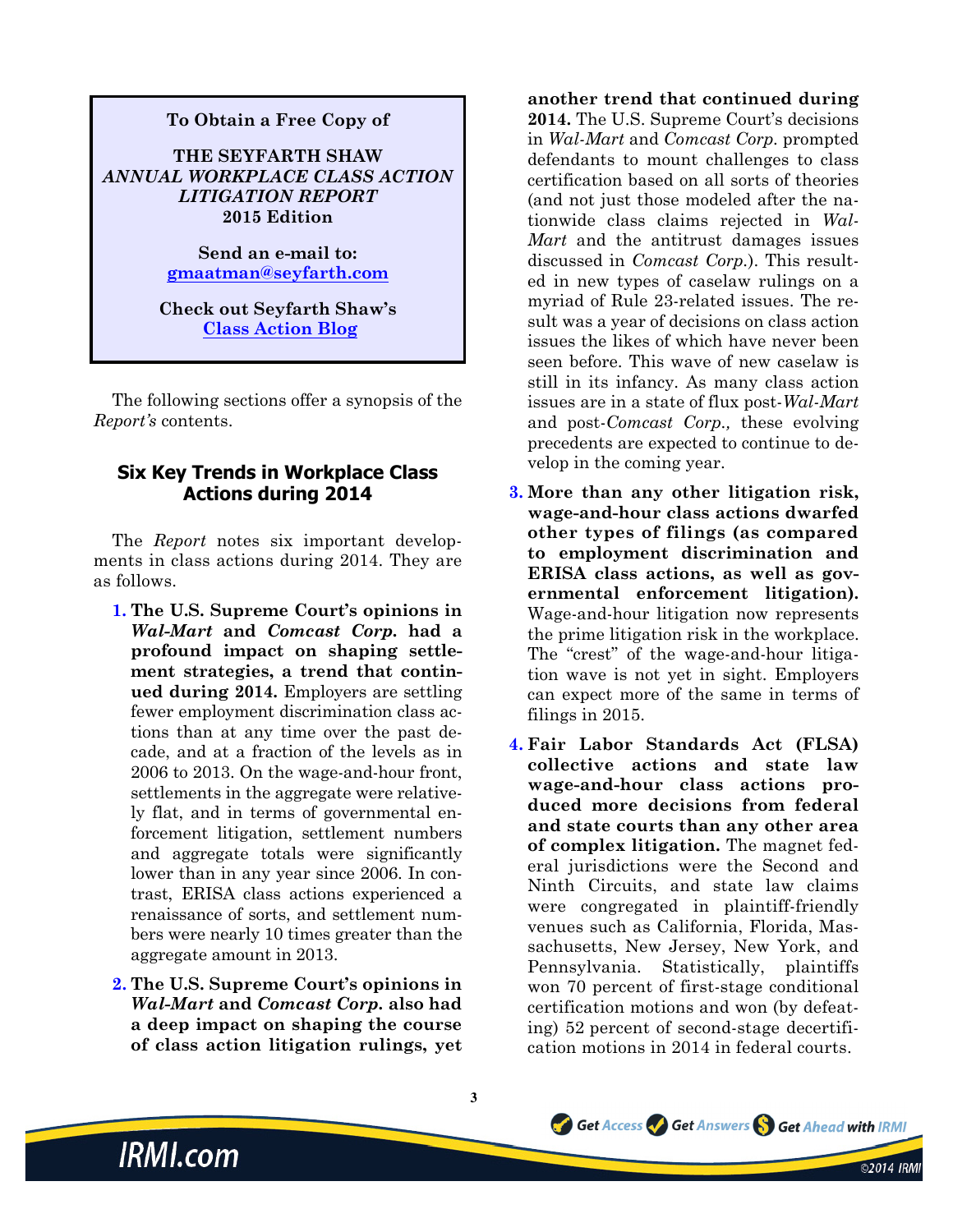- **5. The U.S. Department of Labor (DOL) and the U.S. Equal Employment Opportunity Commission (EEOC) continued their aggressive litigation approaches, albeit with mixed success.** The agencies suffered losses on a myriad of litigation issues in the federal courts in 2014, and their aggregate settlement recoveries were significantly lower in 2014 than at any time since 2006. At the same time, the EEOC's systemic investigation program—in which the EEOC emphasizes the identification, investigation, and litigation of discrimination claims affecting large groups of "alleged victims"—expanded yet again over prior years. The EEOC's docket of systemic suits comprises nearly 20 percent of all merits filings of 2014, and, by the end of the year, represented nearly 25 percent of the EEOC's active litigation docket. This development is of critical importance to employers, because it evidences an agency with a laser-focus on highimpact, big-stakes litigation.
- **6. The year 2014 was a transformative year in caselaw developments under the Class Action Fairness Act (CAFA) of 2005. Jurisprudence under CAFA continued to mature after the U.S. Supreme Court decided its first case on the law in 2013 in** *Standard Fire Co. v. Knowles.* In 2014, the Supreme Court held in *Dart Cherokee Basin Operating Co., LLC v. Owens* that defendants are not required to submit evidence in support of a removal petition under CAFA and that a short and plain statement of fact is enough. The Supreme Court also reaffirmed that there is no presumption against removals under CAFA. Caselaw under CAFA has certainly turned the corner in this regard for employers, thereby solidifying defense strategies to secure removal of class actions to federal court.

**IRMI.com** 

A much more thorough discussion of these trends appears within the *Report.*

#### **Top 10 Settlements in Private Plaintiff Employment Discrimination Class Action Lawsuits**

The monetary value of the top 10 private plaintiff lawsuits entered into or paid in 2014 totaled \$227.93 million, which represented a slight decrease from the prior year. By comparison, the top 10 settlements in 2013 totaled \$234.1 million.

| Ħ   | Amount         | Defendant                          |
|-----|----------------|------------------------------------|
| 1.  | \$98 million   | City of New York                   |
| 2.  | \$53 million   | <b>Airline Pilots Association</b>  |
| 3.  | \$38 million   | City of New York                   |
| 4.  | \$9.98 million | Social Security<br>Administration  |
| 5.  | \$8 million    | Costco Wholesale Corp.             |
| 6.  | \$6.5 million  | Bashas' Inc.                       |
| 7.  | \$6.15 million | United Airlines, Inc.              |
| 8.  | \$4.3 million  | City of Chicago                    |
| 9.  | \$2 million    | Peters Township School<br>District |
| 10. | \$2 million    | McLennan County                    |

#### **Top 10 Settlements in Private Plaintiff Wage-and-Hour Class Action Lawsuits**

The monetary value of the top 10 private plaintiff wage-and-hour class action settlements entered into or paid in 2014 was \$215.3 million, a significant decrease from

Get Access Colet Answers Social Ahead with IRMI

©2014 IRMI

**4**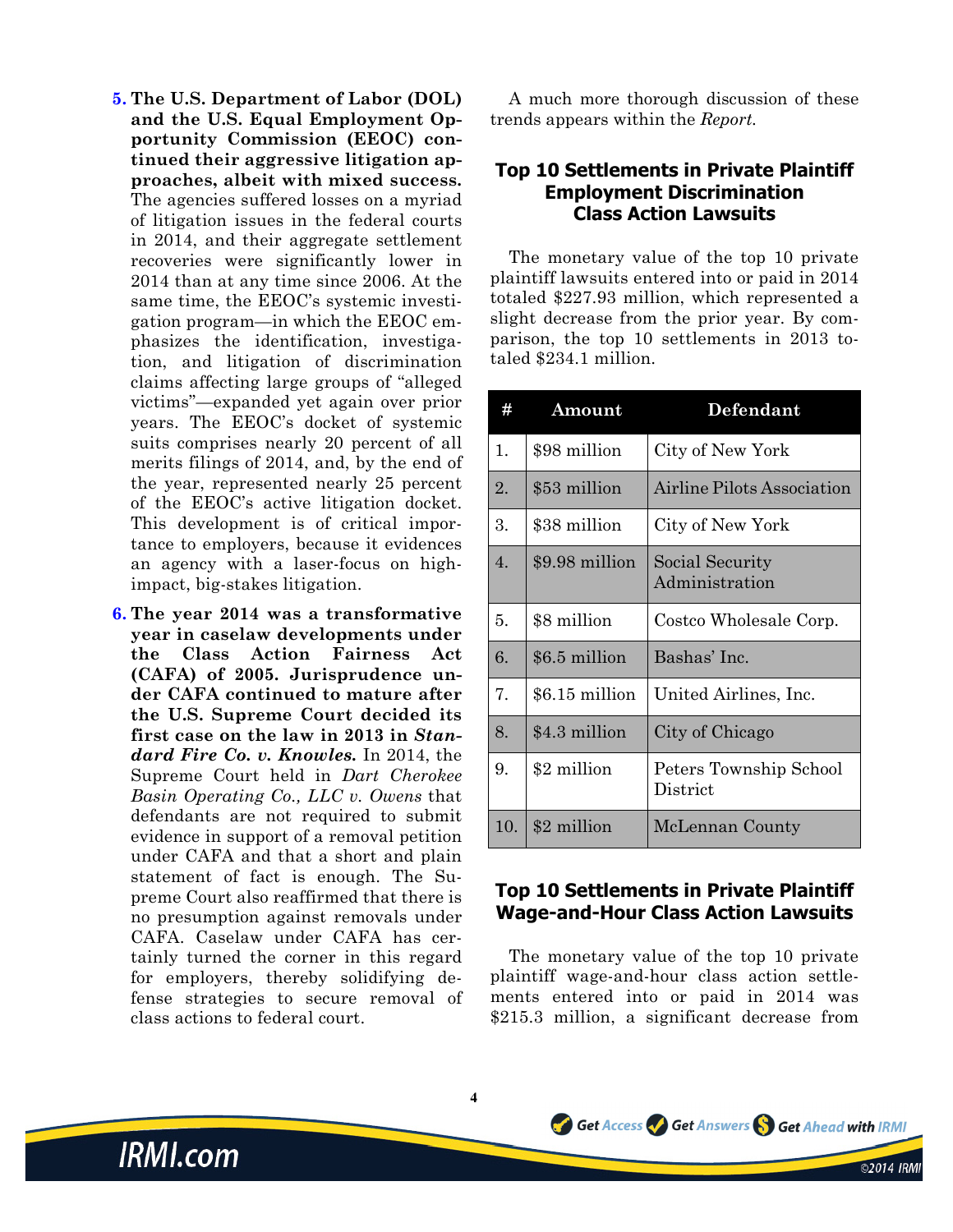the top 10 settlements in 2013, which totaled \$248.45 million.

| #                | Amount         | Defendant                             |
|------------------|----------------|---------------------------------------|
| 1.               | \$56.5 million | <b>Brinker Restaurant</b><br>Corp.    |
| 2.               | \$26 million   | City of Los Angeles                   |
| 3.               | \$23 million   | Walgreen Co.                          |
| $\overline{4}$ . | \$21 million   | Wal-Mart Stores, Inc.                 |
| 5.               | \$16.5 million | Kindred Healthcare<br>Operating, Inc. |
| 6.               | \$16 million   | J.P. Morgan Chase & Co.               |
| 7.               | \$15 million   | Verizon California, Inc.              |
| 8.               | \$15 million   | Wells Fargo                           |
| 9.               | \$14.3 million | Roto-Rooter Services Co.              |
| 10.              | \$12 million   | JP Morgan Chase Bank,<br>N.A.         |

#### **Top 10 Settlements in Private Plaintiff ERISA Class Actions**

For Employee Retirement Income Security Act (ERISA) class actions, the monetary value of the top 10 private settlements entered into or paid in 2013 totaled \$1.31 billion. This amount is significantly higher—a nearly tenfold increase—than in 2013, when the total monetary value of the top 10 private settlements was \$155.6 million.

The largest ERISA class action settlements involved disputes over the breach of fiduciary duty, reducing retiree benefits, and/or investing pension or 401(k) assets into company stock.

| #              | Amount          | Defendant                                    |
|----------------|-----------------|----------------------------------------------|
| 1.             | \$480 million   | Daimier Trucks North<br>America, LLC         |
| 2.             | \$415 million   | <b>ING Life Insurance and</b><br>Annuity Co. |
| 3.             | \$140 million   | Nationwide Life<br>Insurance Co.             |
| $\mathbf{4}$ . | \$82 million    | Meriter Health Services                      |
| 5.             | \$60 million    | State Street Corp.                           |
| 6.             | \$44 million    | S.C. Johnson & Sons, Inc.                    |
| 7.             | \$39 million    | Prudential Insurance Co.<br>of America       |
| 8.             | \$22 million    | <b>Edison Mission Energy</b>                 |
| 9.             | $$19.5$ million | TIAA-CREF                                    |
| 10.            | \$17 million    | Alliance Holdings, Inc.                      |

#### **Top 10 Settlements of Government-Initiated Enforcement Actions and Pattern or Practice Lawsuits**

Based on preliminary figures for the U.S. government's 2014 fiscal year, the EEOC filed 133 new lawsuits, including 105 nonsystemic class suits (i.e., those involving fewer than 20 employee-plaintiffs) and 28 systemic pattern or practice suits (i.e., those involving 20 or more employee-plaintiffs). In 2014, the EEOC resolved 136 pending lawsuits and secured \$296.1 million in settlements for allegedly injured victims of job bias, a decrease of \$75.9 million as compared with 2013. The EEOC also received a total of 88,778 private-sector charges of discrimination, which is approximately 5,000 fewer than in 2013 (but still one